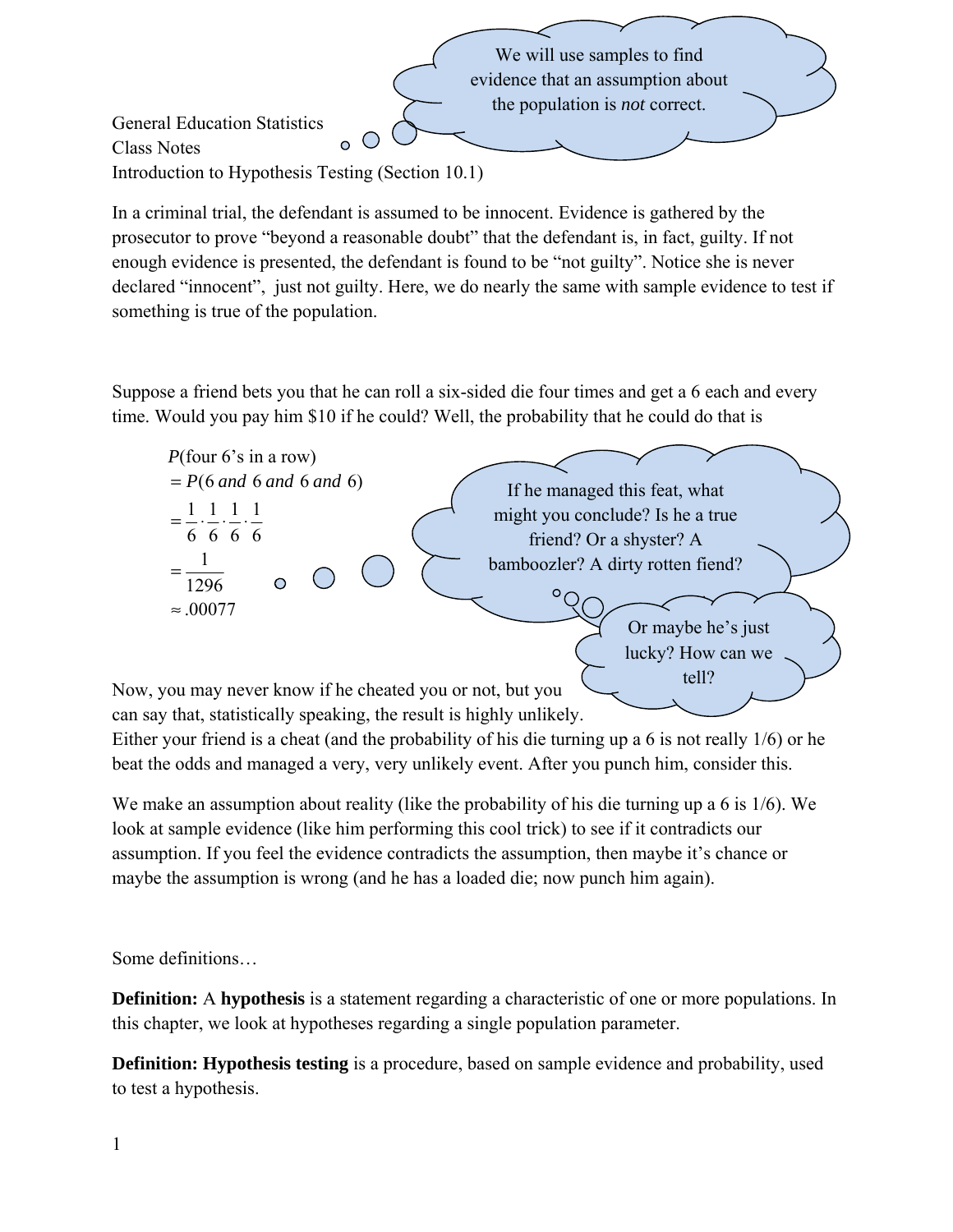#### **Steps in Hypothesis Testing:**

- 1. Make a statement regarding the nature of the population.
- 2. Collect evidence (sample data) to test the statement.
- 3. Analyze the data to assess the plausibility of the statement.

**Definitions:** The **null hypothesis**, denoted  $H_0$  ("H-naught"), is a statement to be tested. The null hypothesis is a statement of no change, no effect, or no difference and *is assumed true until evidence indicates otherwise.* 

The **alternative hypothesis**, denoted  $H_1$  ("H-sub one"), is a statement that we are trying to find evidence to support.

#### **Three Different Hypothesis Tests:**

In this chapter, there are three ways to set up the null and alternative hypotheses.

1. Equal versus *not* equal hypothesis (**two-tailed test**)



This assumes we do *not* know the population information. If we do, there is *no* need to sample.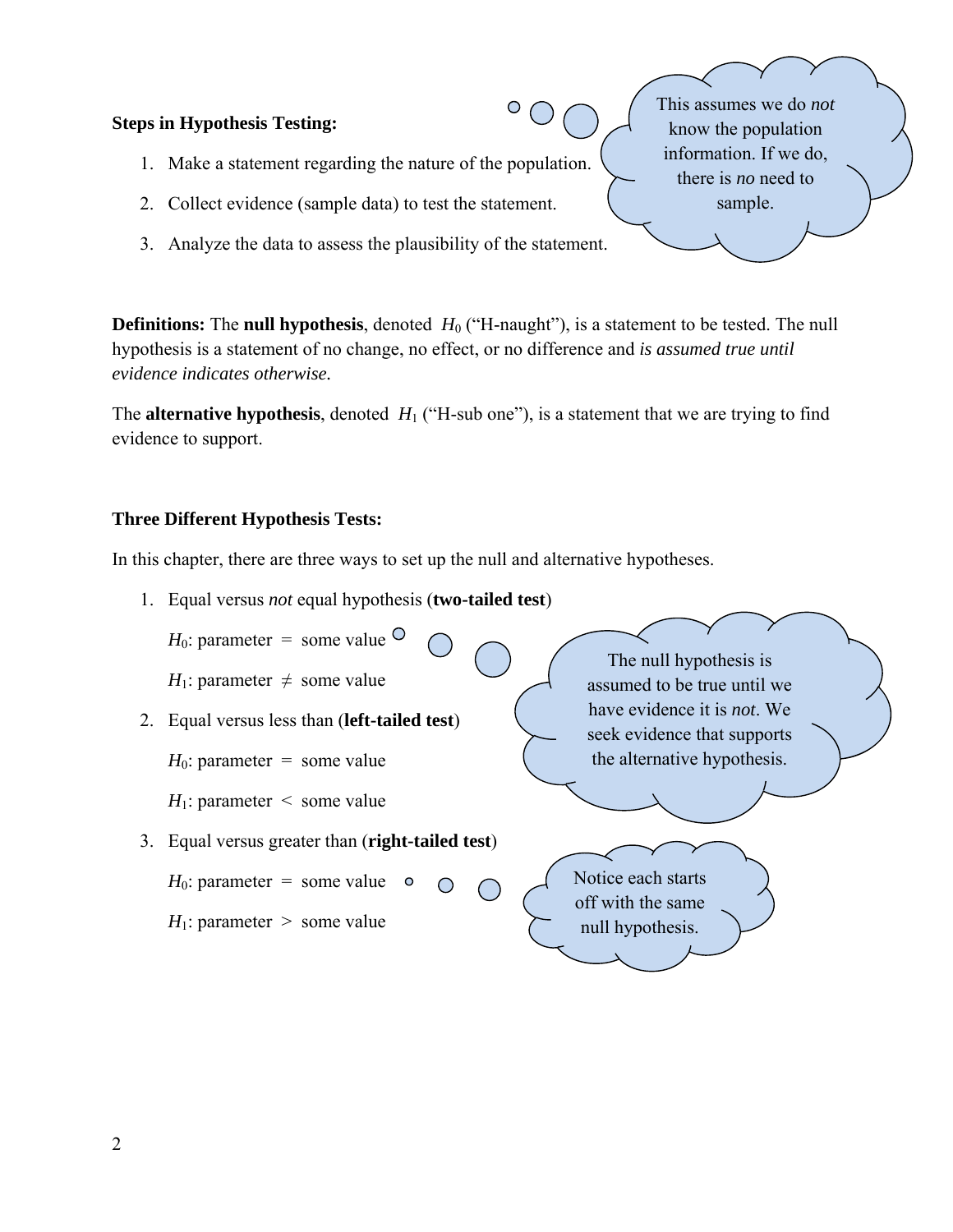expl 1: Determine the null and alternative hypotheses. Label them as  $H_0$  and  $H_1$ . Use the appropriate abbreviations for the population parameters ( $\mu$ ,  $\sigma$ , or  $p$ ). Tell whether the test is a two-tailed, left-tailed, or right-tailed test.

a.) Federal law requires that a jar of peanut butter that is labeled 32 ounces contains at least 32 ounces. A consumer advocate suspects that a certain company is shorting their customers.

b.) A bottling plant bottles jars of peanut butter in 32 ounce jars. A quality-control engineer is concerned that there might be too little or too much peanut butter in each jar.

> The test needed may differ based on the researcher's point of view.

c.) The standard deviation in the pressure required to open a certain valve is known to be  $\sigma$  = 0.8 psi. Due to changes in the manufacturing process, the quality-control manager feels that the pressure has been embiggened (increased).

d.) A Gallup poll in 2008 showed that 80% of Americans felt satisfied with their personal lives. A researcher in 2018 wonders if this percentage has changed, but she does not have a guess if it has decreased or increased.

Remember, because we will be using sample data, we cannot say *for sure* that our conclusion about the population is absolutely, positively correct. However, using good statistics can tell us if the null hypothesis is supported or not.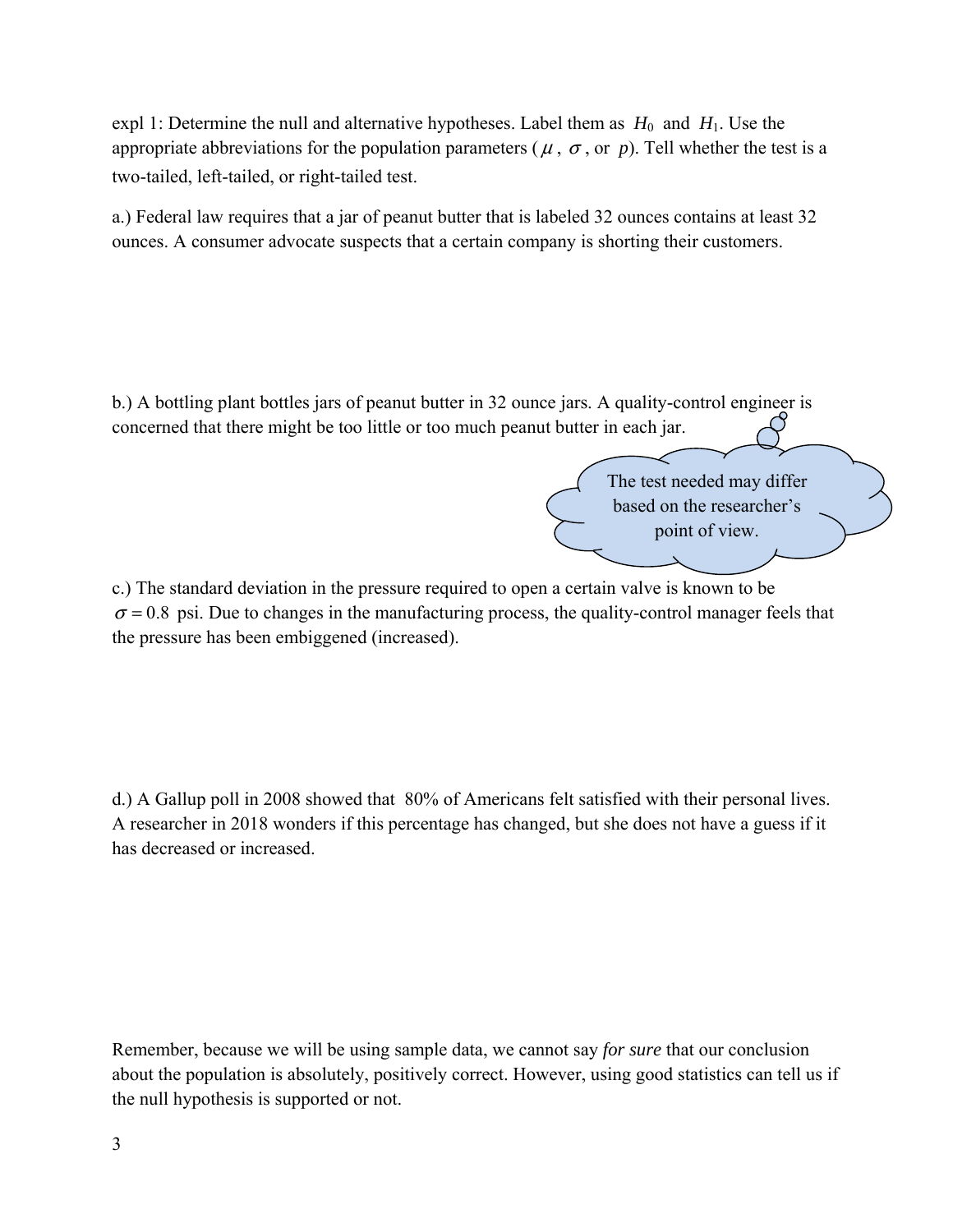## **Type I and Type II Errors:**

Since there is room for making an incorrect conclusion, we need to talk about the probability of making certain errors. Consider the four possible outcomes for a hypothesis test.

### **Four Outcomes from Hypothesis Testing:**

- 1. Reject the null hypothesis when the alternative hypothesis is true. This decision would be correct.
- 2. Do *not* reject the null hypothesis when the null hypothesis is true. This decision would be correct. false positive
- 3. Reject the null hypothesis when the null hypothesis is true. This decision would be incorrect. This type of error is called a **Type I error.** false
- 4. Do *not* reject the null hypothesis when the alternative hypothesis is true. This decision would be incorrect. This type of error is called a **Type II error.**

To keep these outcomes straight, here they are in table form.

|            |                     | (Unknown) Reality                             |                    |
|------------|---------------------|-----------------------------------------------|--------------------|
|            |                     | $H_{\theta}$ is true                          | $HI$ is true       |
| Conclusion |                     | <b>Do Not Reject</b> $H_0$ Correct conclusion | Type II error      |
|            | Reject $H_{\theta}$ | Type I error                                  | Correct conclusion |

expl 2: Think back to the example of a criminal trial. The null hypothesis is that the defendant is innocent. The alternative hypothesis is that she is guilty (*not* innocent). Which conclusion is a Type I error and which is a Type II error?

a.) The defendant is really guilty but is *not* convicted.

We either reject  $H_0$  and convict; or do *not* reject *H0* and do *not* convict.

negative

b.) The defendant is really innocent but is convicted.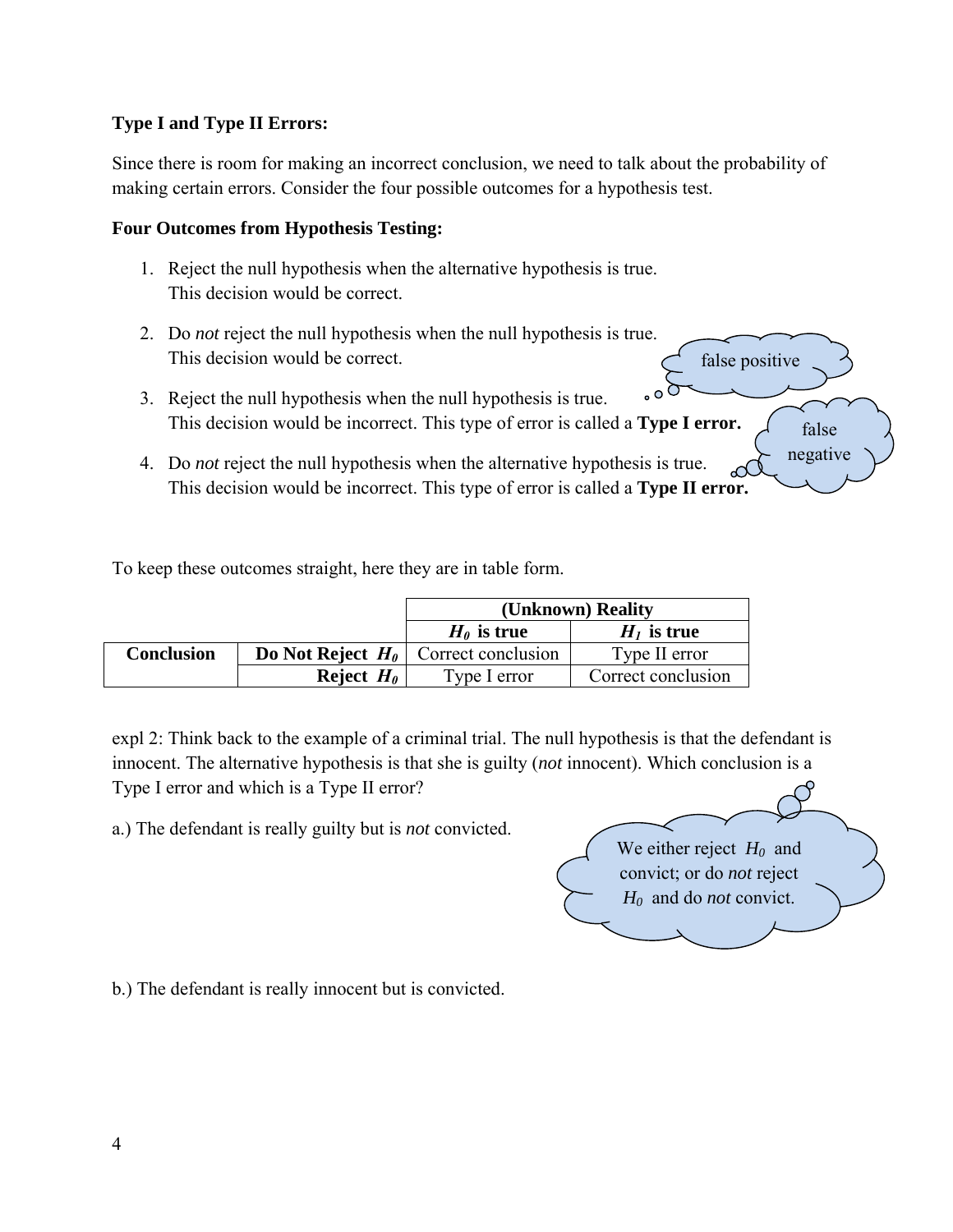expl 3: Consider these prior scenarios with hypothesis tests in place. Explain what would Type I and Type II errors look like.

a.) Federal law requires that a jar of peanut butter that is labeled 32 ounces contains at least 32 ounces. A consumer advocate suspects that a certain company is shorting their customers.

*H<sub>0</sub>*:  $\mu$  = 32 ounces *H<sub>1</sub>*:  $\mu$  < 32 ounces

Type I error:

Type II error:



b.) A Gallup poll in 2008 showed that 80% of Americans felt satisfied with their personal lives. A researcher in 2018 wonders if this percentage has changed, but she does not have a guess if it has decreased or increased.

*H*<sub>0</sub>:  $p = .80$ *H<sub>1</sub>*:  $p \neq .80$ 

Type I error:

Type II error:

# **The Probability of Type I and II Errors:**

We never know if our conclusion is correct (because we do *not* take a census). However, we can find the probabilities of making Type I and Type II errors. We will use the following notation.



**Definition:** The **level of significance**, *α*, is the probability of making a Type I error. The level of significance is chosen by the researcher before the sample data is collected.